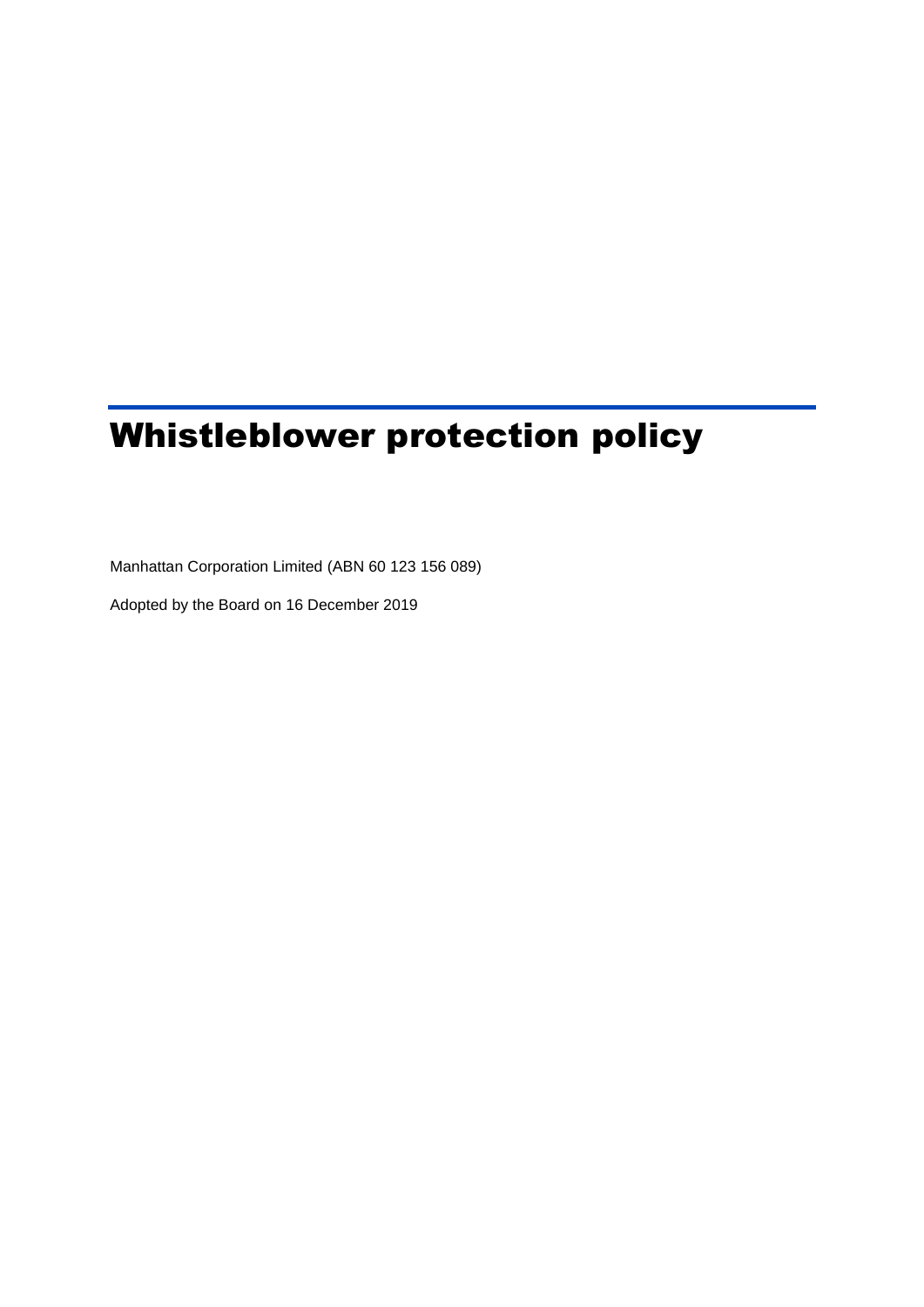# **1 Policy purpose and application**

Manhattan Corporation Limited (ABN 60 123 156 089) and its related companies/subsidiaries (**Manhattan**) are committed to fostering a culture of compliance, ethical behaviour and good corporate governance. Manhattan values teamwork, respect and integrity and wishes to encourage a culture where any officer, employee or contractor does not suffer detriment because of speaking up about potential misconduct concerns. This policy has been adopted to provide a safe and confidential environment for people to raise any such concerns without fear of reprisal.

This policy sets out:

- when you will be protected for speaking up about misconduct;
- the protections that may be provided to you if you speak up; and
- how disclosures made under this policy will be handled by Manhattan.

All officers, employees and contractors of Manhattan, wherever they are based, must comply with this policy.

This policy is also available in the "Corporate" section of Manhattan's website.

This policy also protects those who are entitled to whistleblower protection under the Australian whistleblower laws (see section [11](#page-7-0) of this policy).

# **2 Who is protected under this policy?**

You will be protected under this policy if:

- you are one of the individuals set out in section [3;](#page-1-0)
- you disclose information about the type of matters set out in section [4;](#page-2-0) and
- you disclose that information to one of the persons set out in section [5.](#page-3-0)

**We encourage you to contact the Whistleblower Protection Officer if you have any questions about making a disclosure or this policy generally.**

**In some cases, you may wish to obtain independent legal advice:**

- **before making a disclosure (for example, if you are thinking about making a disclosure to an MP or a journalist); or**
- **if you feel you have suffered detriment because you made a disclosure, including if you wish to seek compensation or remedies in court for potentially detrimental conduct or a failure to protect your identity).**

**That communication with your legal adviser will also be protected under the Australian whistleblower laws (irrespective of the outcome of that advice).** 

## <span id="page-1-0"></span>**3 Who can make a disclosure?**

You can make a disclosure that qualifies for protection under the Australian whistleblower laws if you are or were: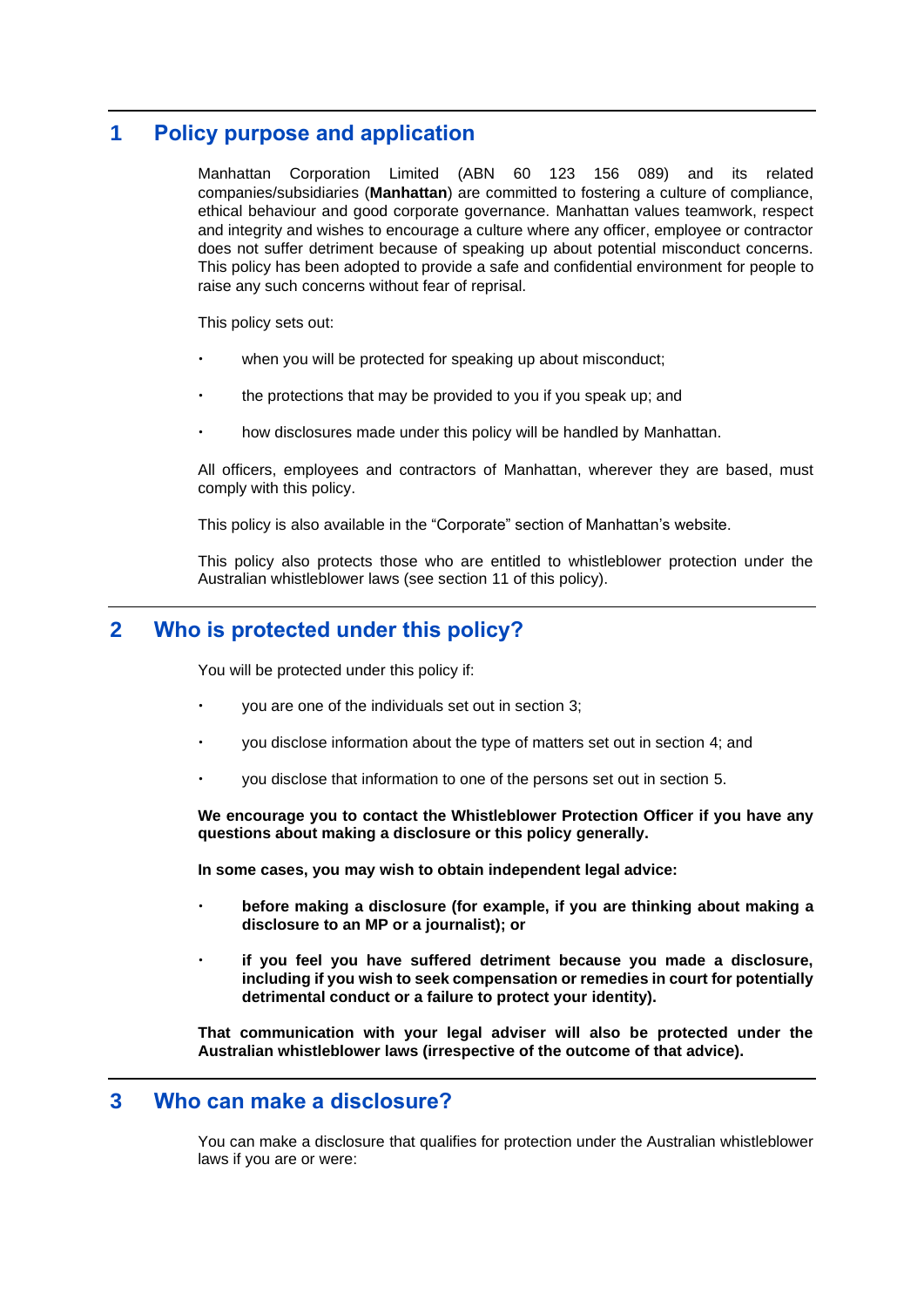- an officer or employee of Manhattan, including permanent, part-time, fixed-term or temporary employees or interns and secondees;
- a supplier of goods and services to Manhattan (whether paid or unpaid), including their employees (for example, contractors, consultants, service providers and business partners); or
- an associate of Manhattan; or
- a parent, grandparent, child, grandchild, sibling, spouse or dependent of any of those people.

## <span id="page-2-0"></span>**4 What can a disclosure be about?**

**We encourage people to make disclosures about a broad range of matters. Whilst not all matters will qualify for protection under the Australian whistleblower laws, we will treat all disclosures made under this policy in the same way. However, disclosures cannot be made under this policy relating solely to personal workrelated grievances.**

**To be protected under the Australian whistleblower laws, you must make an eligible disclosure and must have reasonable grounds for that disclosure. You can still qualify for protection if your disclosure turns out to be incorrect, but you will not be protected if you make a deliberately false disclosure.**

Disclosures do not have to be about breaking the law. Eligible disclosures can be about misconduct or an improper state of affairs or circumstances that you have reasonable grounds to suspect has occurred or is occurring in relation to Manhattan.

Some examples of matters that are eligible disclosures are:

- conduct that amounts to a criminal offence or contravention of the *Corporations Act* or *Australian Securities and Investments Commission Act 2001* (Cth);
- conduct that is a Commonwealth criminal offence publishable by more than 12 months imprisonment;
- illegal conduct, such as fraud, theft, corruption, bribery, criminal damage to property or breaches of work health and safety laws;
- negligence, default, breach of trust and breach of duty;
- improper, unethical or dishonest conduct, such as misuse of company assets, conflicts of interest or abuses of authority;
- an activity that poses a significant risk to public safety, people, property, operations or the environment (irrespective of whether it involves a breach of law);
- any conduct that may indicate a systemic issue in relation to Manhattan;
- any business behaviours and practices that may cause consumer harm;
- conduct that represents a danger to the public or the financial system;
- conduct that represents a significant risk to stability of or confidence in the financial system (irrespective of whether it involves a breach of law);
- conduct that is damaging to Manhattan's financial position or reputation;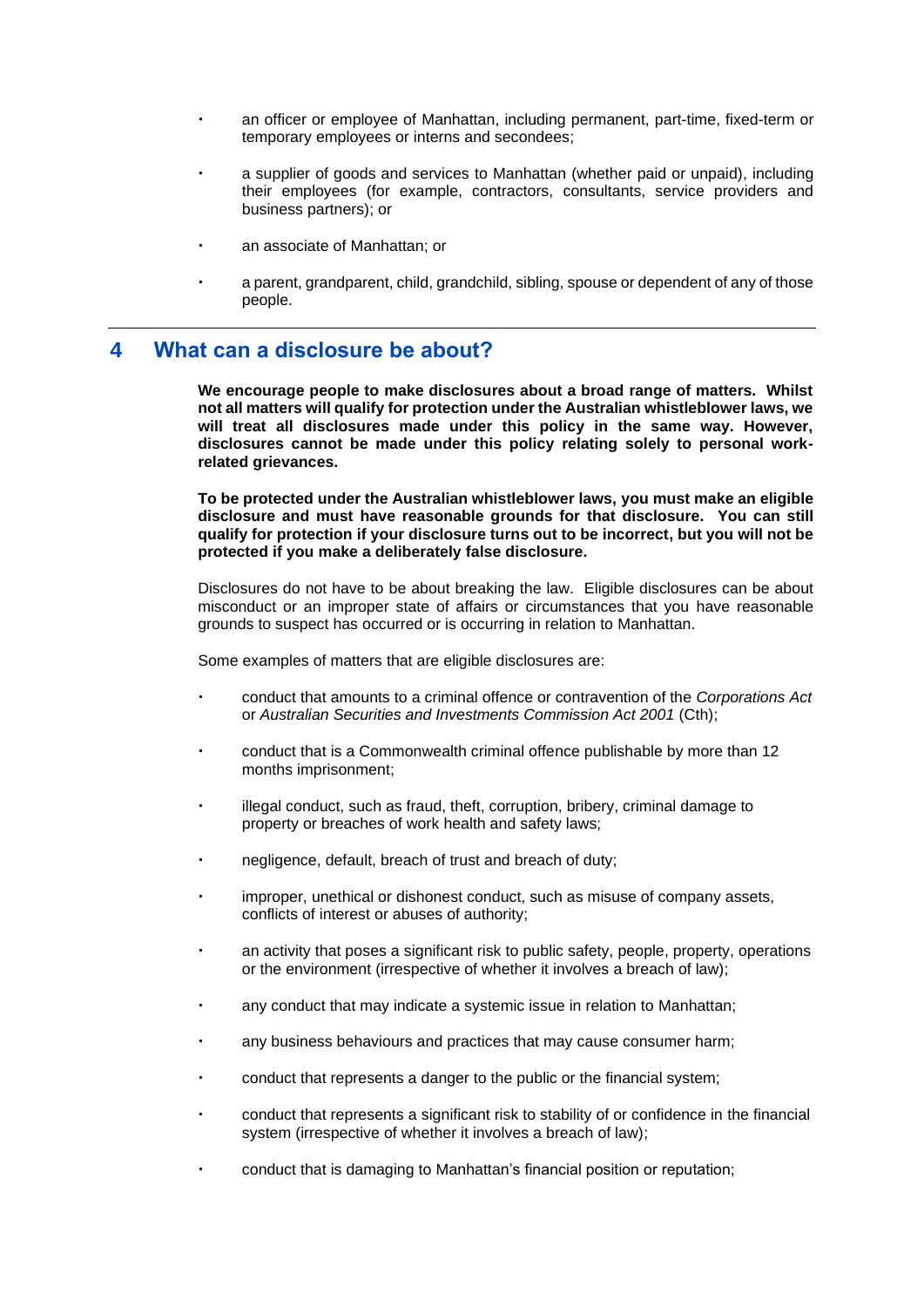- misconduct in relation to Manhattan's tax affairs;
- other misconduct concerning corporate governance, accounting or audit matters; or
- engaging in or threatening to engage in detrimental conduct against a person who has made a disclosure or is believed or suspected to have made, or be planning to make, a disclosure.

#### *Personal work-related grievances*

A personal work-related grievance is a grievance about an individual's employment that has implications only for the individual personally (such as payroll or remuneration issues, promotion decisions and interpersonal conflicts), but does not have any other significant implications for Manhattan or relate to conduct about an eligible disclosure as referred to above.

Disclosures about **solely personal work-related grievances are not** covered by this policy and do **not** qualify for protection under the Australian whistleblower laws unless they also relate to any detriment or threat of detriment (as explained in section 7.3) to you. However, such a disclosure may still qualify for protection if:

- it is a 'mixed' disclosure meaning it includes information indicating other misconduct beyond your personal circumstances (for example, widespread bullying or harassment);
- Manhattan has breached employment or other laws punishable by imprisonment for a period of 12 months or more;
- Manhattan has engaged in conduct that represents a danger to the public;
- you suffer from or are threatened with, detriment for making a disclosure; or
- you seek legal advice or representation about the operation of the Australian whistleblower laws.

If you are unsure, we encourage you to make your disclosure under this policy.

# <span id="page-3-0"></span>**5 Who can receive a disclosure?**

All of the people listed in this section 5 can receive disclosures that qualify for protection under the Australian whistleblower laws. However, we encourage you to make your disclosure to our dedicated Whistleblower Protection Officer.

| Whistleblower<br><b>Protection</b> | Telephone: 0411 725 923                                   |
|------------------------------------|-----------------------------------------------------------|
| Officer <sup>1</sup>               | Email: whistleblowerprotection officer@manhattcorp.com.au |
|                                    | By post: PO Box 46, WEST PERTH WA 6872                    |
|                                    | By hand: Level 2, 33 Colin Street WEST PERTH WA 6005      |

<sup>&</sup>lt;sup>1</sup> Manhattan's Whistleblower Protection Officer is its Chairman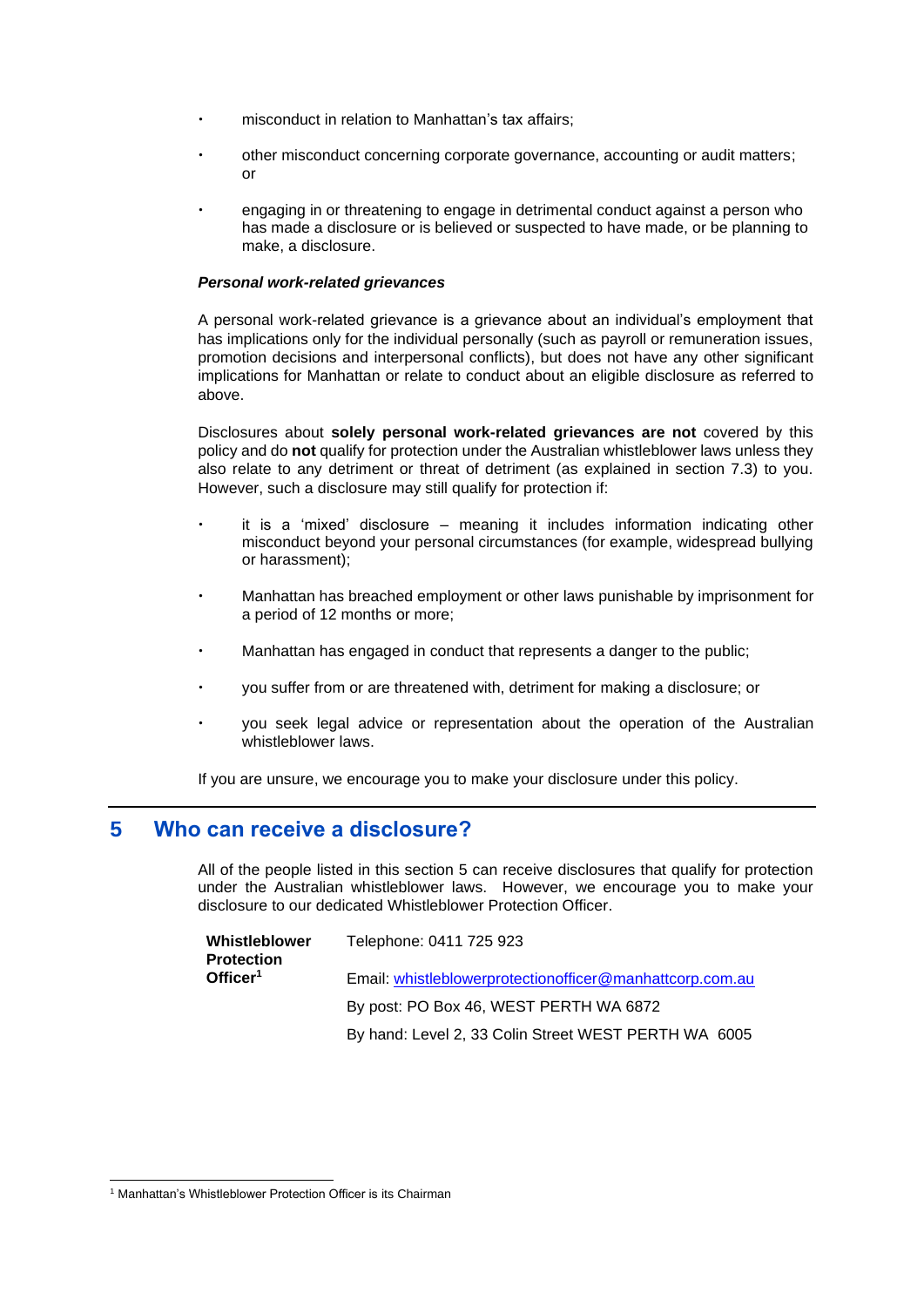If you prefer, you can instead make a disclosure to the following people:

- a member of our Manhattan's senior executive team;
- any other director, officer or senior manager of Manhattan;
- an internal or external auditor<sup>2</sup> (including a member of an audit team conducting an audit on Manhattan); or
- Manhattan's registered tax agent or BAS agent<sup>3</sup>, if the disclosure concerns Manhattan's tax affairs or the tax affairs of an associate of Manhattan, or an employee or officer at Manhattan who has functions or duties relating to its tax affairs and who you consider may be assisted in their role by knowing that information.

## **6 How can a disclosure be made?**

You may make a disclosure at any time to the people identified in section 5 in person, by email, post, or delivered by hand.

An example form for making a disclosure is attached to this policy.

If you make a disclosure from or to a Manhattan email address, your email may be accessed by certain people within our IT department in accordance with Manhattan's policies. If you are concerned about those limited circumstances in which your email might be accessed, you may prefer to make your disclosure verbally or by mail.

**You can make your disclosure anonymously (and stay anonymous throughout and after any investigation) and still qualify for protection under the Australian whistleblower laws.**

# **7 Protections for disclosers**

**Manhattan handles any disclosures made to it under this policy to protect disclosers.**

#### **7.1 Identity protections**

If you make a protected disclosure, it is illegal for anyone to identify you or disclose any information that is likely to lead to you being identified, unless:

- any disclosure of information does not include your identity and is reasonably necessary to investigate your disclosure (but all reasonable steps must be taken to reduce the risk that you will be identified from the information);
- it is necessary to obtain legal advice about your disclosure and the whistleblower laws, in which case, we can pass the information on to our lawyer;
- we need to disclose the information to the Australian Federal Police; the Australian Securities and Investments Commission (**ASIC**); the Australian Prudential Regulatory Authority; or the Australian Commissioner of Taxation (**ATO**), if the disclosure concerns Manhattan's tax affairs or the tax affairs of an associate of Manhattan; or

<sup>2</sup> Manhattan's external auditor is Rothsay Auditing

<sup>3</sup> Manhattan's tax agent is Rolf Garda (agent number 49675005)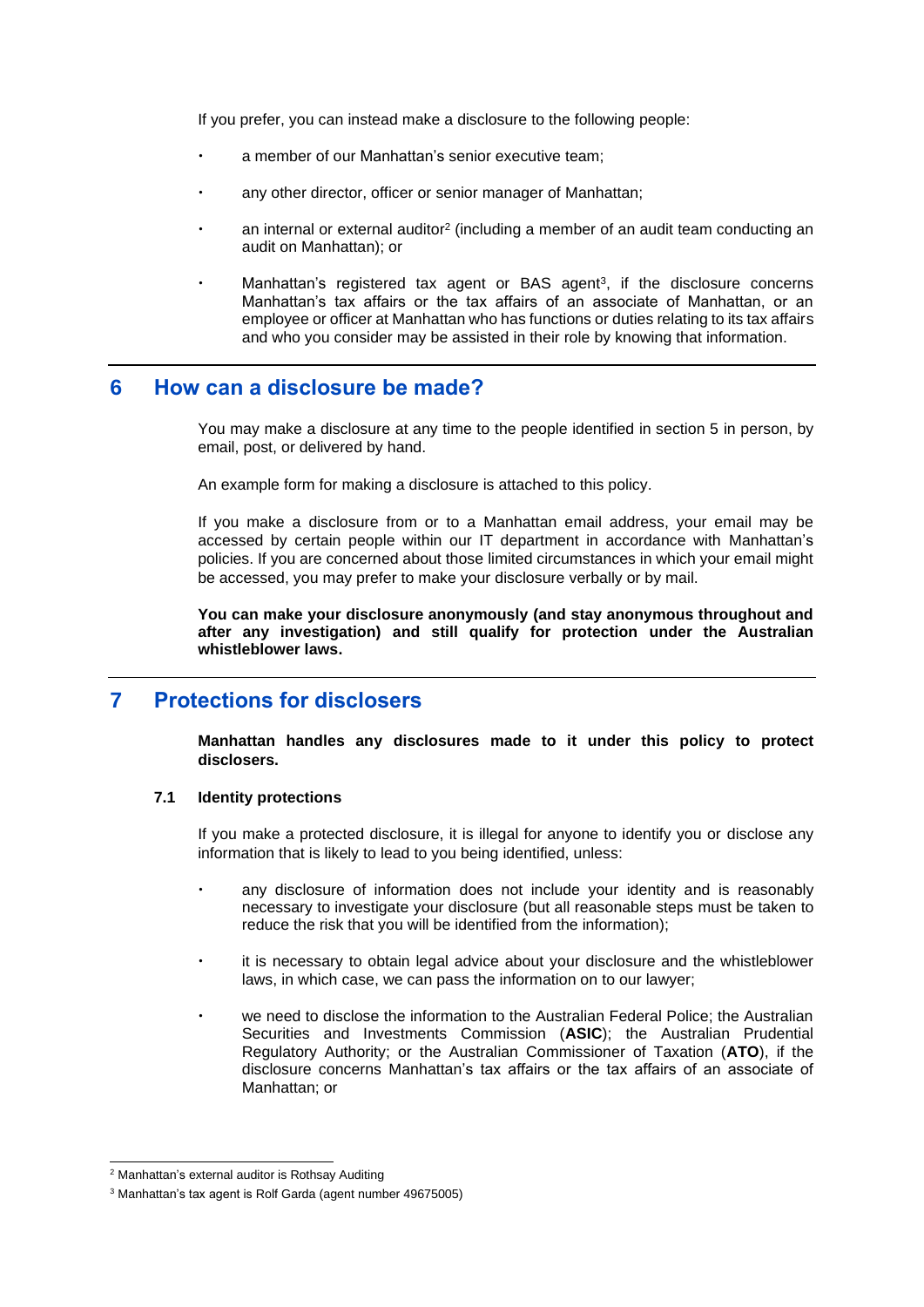you consent to that disclosure.

#### <span id="page-5-0"></span>**7.2 Confidentiality and secure record keeping**

Subject to the exceptions allowed under section 7.1 of this policy or otherwise by law, the identity of a *whistleblower* (or information that is likely to lead to their identity becoming known) must be kept confidential at all times during and after the investigation (including in any reporting to the Board or to any persons affected). All persons responsible for or involved in an investigation must take all reasonable steps to reduce the risk that a *whistleblower* will be identified.

Manhattan will keep your identify and your disclosure confidential and secure by:

- obscuring your name and identifying features from any internal reporting about your disclosure (unless you agree for your identity to be known);
- limiting access to all paper and electronic documents and materials to those directly involved in managing and investigating the disclosure; and
- ensuring that anyone who is involved in handling and investigating your disclosure is aware of the confidentiality requirements.

#### **7.3 Protection from detriment**

Manhattan is committed to protecting people who make disclosures under this policy.

No-one at Manhattan (including any officers, employees or contractors) may cause or threaten any detriment to any person because they think a disclosure has been or might be made under this policy.

"**Detriment**" includes (but is not limited to):

- dismissal of an employee;
- injury of an employee in their employment;
- alteration of an employee's position or duties to their disadvantage;
- discrimination, harassment or intimidation;
- harm or injury including psychological harm, damage to property, reputation or financial position; or
- taking action against a person (including any disciplinary action or imposing a liability) for making a disclosure.

However, Manhattan is entitled to take steps that:

- are reasonably necessary to protect you from detriment (for example, moving you to another office to protect you from detriment if you have made a disclosure about your immediate work area); or
- relate to managing unsatisfactory work performance in line with Manhattan's performance management framework.

#### **7.4 Protection from civil, criminal and administrative liability**

You will also be protected from any of the following in relation to your disclosure: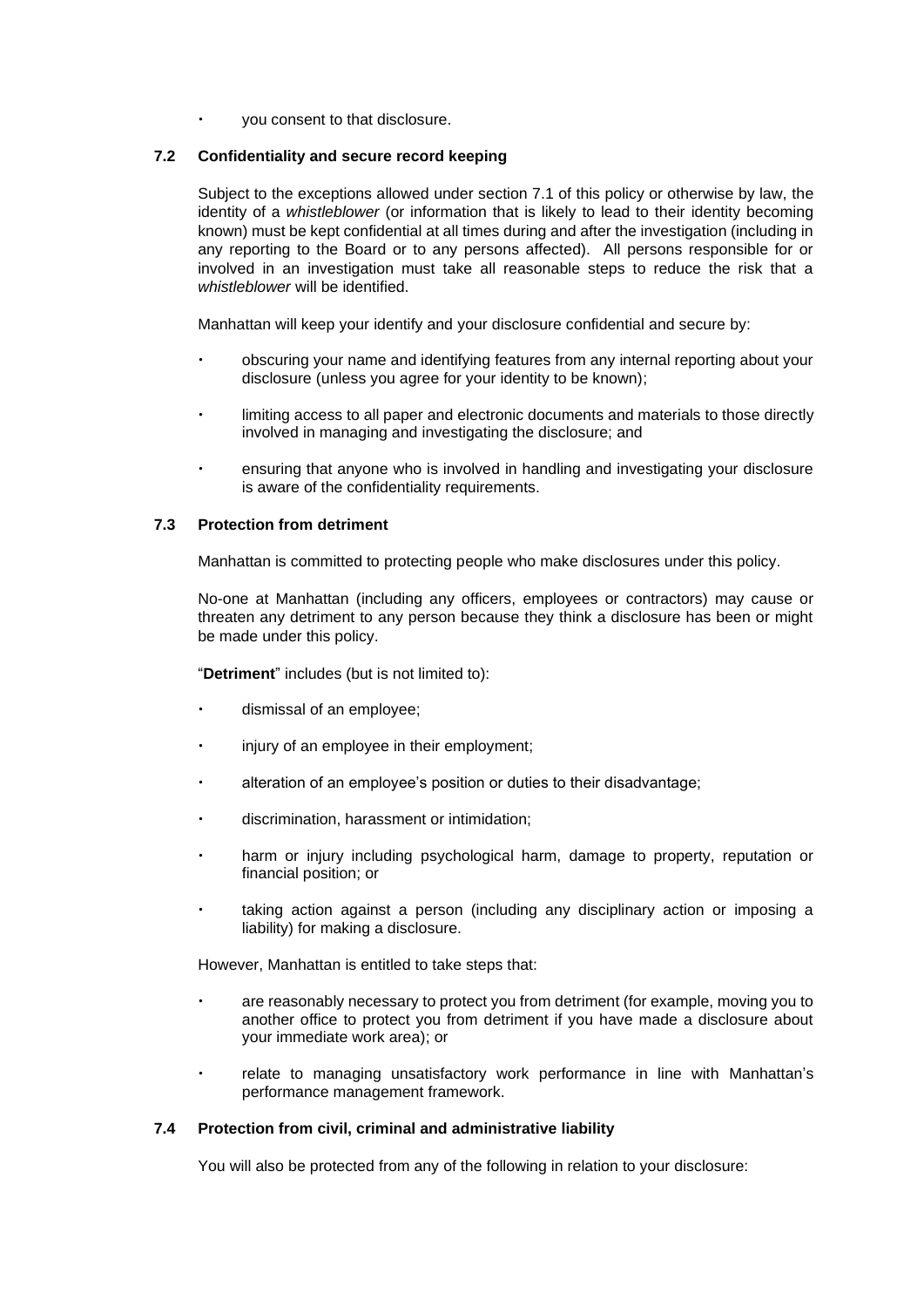- civil liability for example, any legal action against you for breach of an employment contract, duty of confidentiality or another contractual obligation;
- criminal liability for example, prosecution for unlawfully releasing information or otherwise using your disclosure against you in a prosecution (other than for making a deliberately false disclosure); and
- administrative liability for example, disciplinary action for making a disclosure.

However, you may be liable for any personal misconduct revealed by your disclosure.

#### **7.5 Compensation and other remedies**

You may seek compensation and other remedies through the courts if:

- you suffer loss, damage or injury because of a disclosure; and
- Manhattan failed to take reasonable precautions and exercise due diligence to prevent detrimental conduct.

# **8 Investigations of disclosures under this policy**

When you make a disclosure under this policy, your disclosure will typically be investigated as follows and by maintaining confidentiality in accordance with section [7.2:](#page-5-0)

- **STEP 1** The person who receives your disclosure will provide the information to the Whistleblower Protection Officer (or to the Company Secretary if the disclosure is about the Whistleblower Protection Officer), as soon as practicable, ensuring your identity is protected (in accordance with section), unless you have consented otherwise.
- **STEP 2** The Whistleblower Protection Officer (or the Company Secretary) will determine whether your disclosure is covered by this policy and, if appropriate, appoint an investigator with no personal interest in the matter to conduct an investigation. If required, an external investigator will be appointed to ensure the investigation is handled fairly and independently or where specialist skills or expertise are necessary.
- **STEP 3** The investigator(s) will conduct the investigation in an objective and fair manner, ensuring that they give any employee who is mentioned in the disclosure an opportunity to respond to the allegations prior to any adverse findings being made against them. Those employees are also entitled to access the support services referred to in section **Error! Reference source not found.**.

If you can be contacted (including through anonymous channels), we will give you regular updates on the status of the investigation as appropriate, with the frequency and timing of such updates depending on the nature of your disclosure.

Manhattan will aim to conclude the investigations with 6 months of receiving your disclosure. But that time may vary depending on the nature of your disclosure.

**STEP 4** The outcome of the investigation will be reported to the Board (protecting your identity, if applicable) and may, if the Whistleblower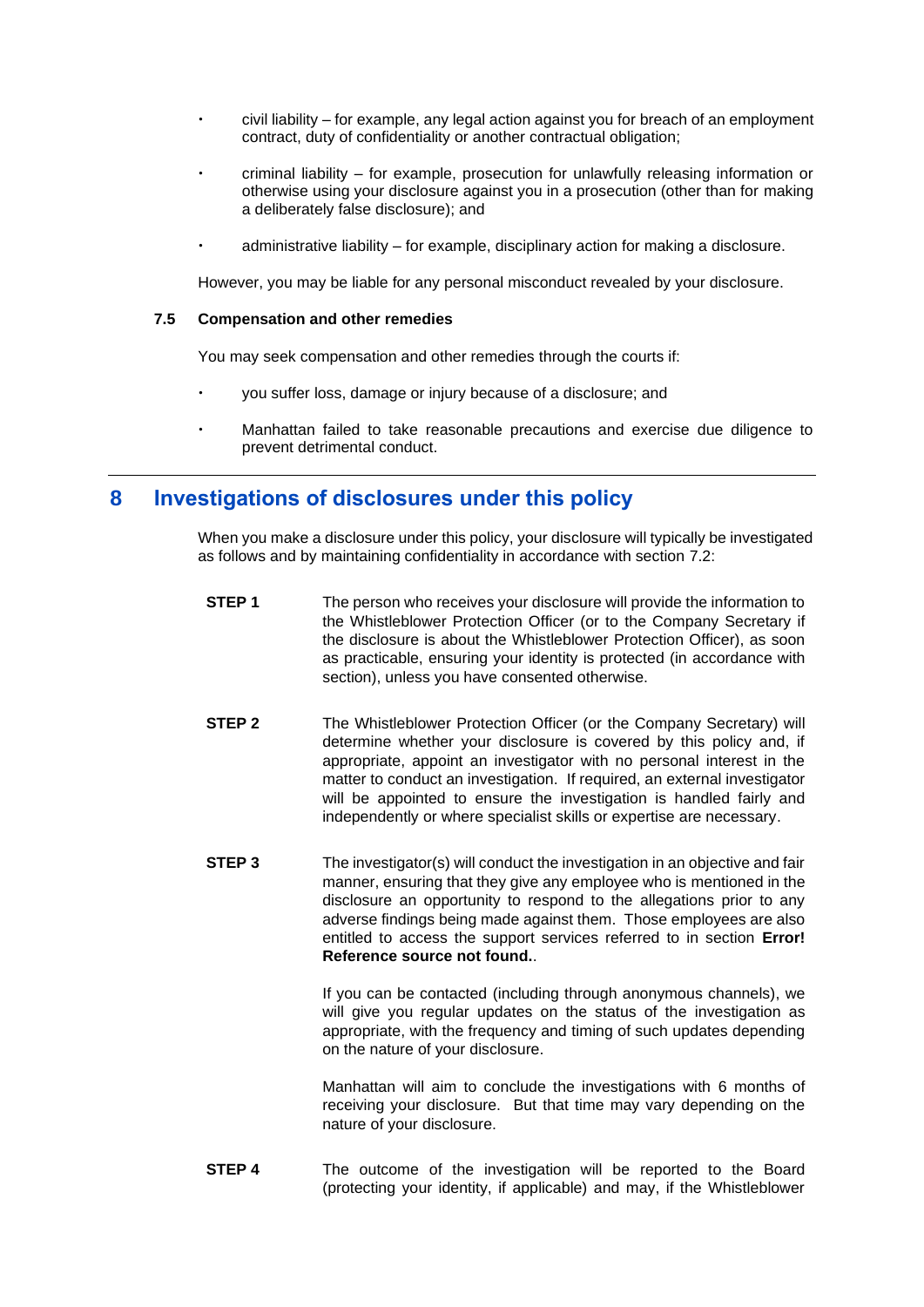Protection Officer considers appropriate, be shared with you and any persons affected.

**We encourage you to raise any concerns you have about the investigation of your disclosure, your treatment or any aspects of this policy with the Whistleblower Protection Officer or the person to whom you made your disclosure, and we will consider whether any further steps need to be taken.**

## **9 Board reporting**

If a disclosure has been made under this Policy, the Whistleblower Protection Officer must provide the Board at least quarterly reports on all active whistleblower matters until investigations relating to that disclosure are complete. Such reports will include information on:

- the number and nature of disclosures made in the last quarter (for example, by who, who to and matter type);
- how disclosures were reported;
- the status of any investigations underway;
- the frequency of communications with disclosers;
- the outcomes of completed investigations and actions taken; and
- the timeframes for responding and investigating disclosures.

The Board will also be immediately informed of any material incidents reported under this policy, including any information that may be materially price sensitive in accordance with Manhattan's Disclosure Policy.

## **10 Training**

Our Whistleblower Protection Officer(s) and all eligible recipients of disclosures must attend compulsory training organised by Manhattan on responding appropriately to disclosures made under this policy.

Our employees must attend compulsory training on our whistleblower program which will include information on how to make a disclosure, what the disclosure can be about, to whom a disclosure can make it, the protections and support available and when further information or independent legal advice might be sought.

## <span id="page-7-0"></span>**11 How this policy interacts with whistleblower laws**

By making a disclosure in accordance with this policy, you may be protected under the Australian whistleblower laws if the type of matter you disclose is protected by those laws.

While this policy principally deals with internal disclosures, the protections afforded by the Australian whistleblower laws (set out in section 7) also include some types of disclosure made to external parties, such as:

- legal representatives, to obtain advice or representation about the Australian whistleblower laws;
- ASIC, APRA or the ATO; or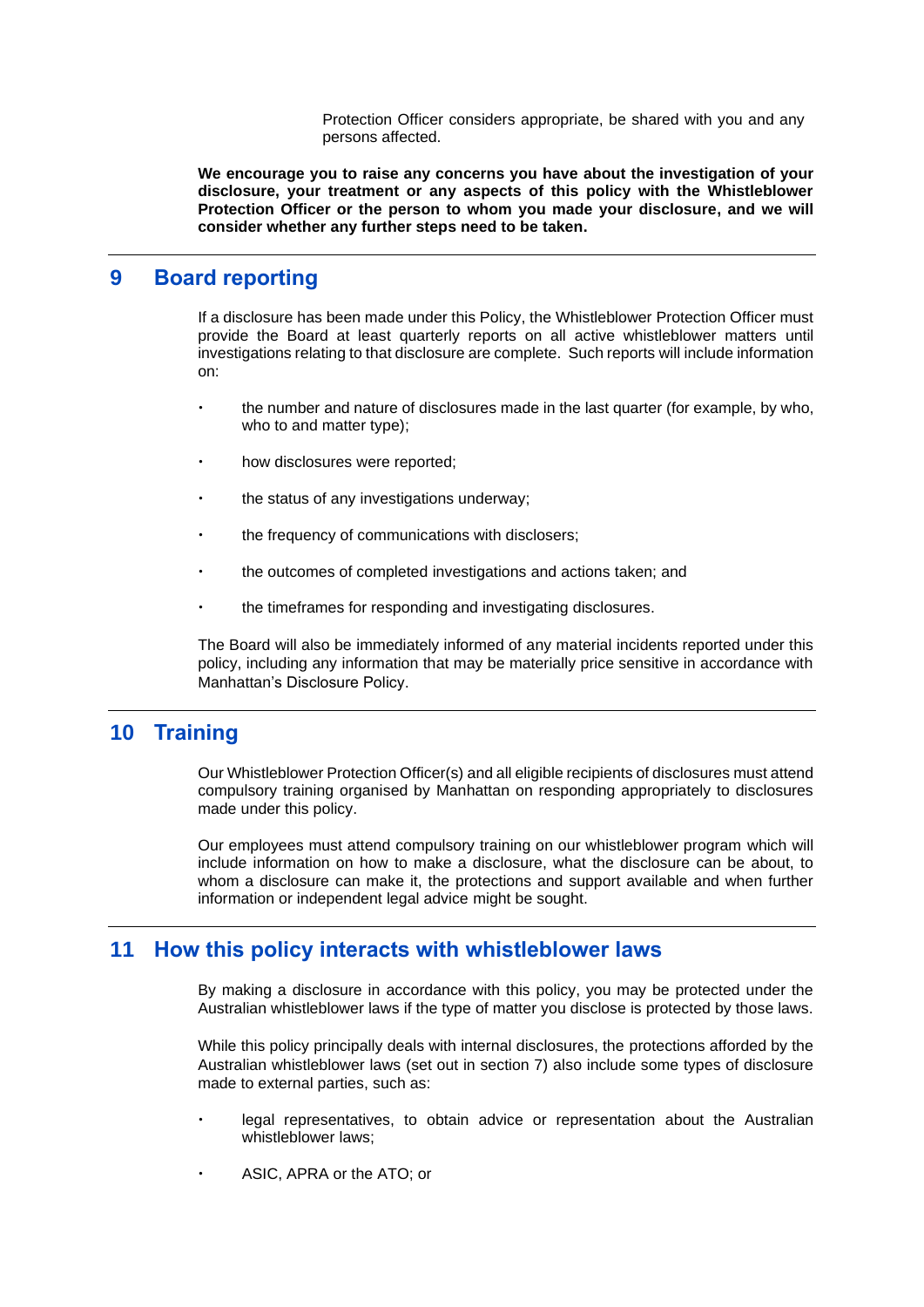MPs or journalists, where you have reasonable grounds to believe that making the further disclosure would be in the public interest or the information concerns a substantial and imminent danger to the health or safety to one or more persons or to the natural environment, but only where prior disclosure has been made to ASIC, APRA or the ATO and Manhattan in certain circumstances. It is important you understand strict criteria apply and we recommend you obtain legal advice before making a disclosure to one of these people.

For more information about the Australian whistleblower laws (including how to make a disclosure directly to ASIC or the ATO), see the information available on the ASIC website (including Information Sheet 239 *How ASIC handles whistleblower reports*) and the ATO website.

## **12 Non-compliance with this policy**

Any breach of this policy by an officer, employee or contractor will be taken seriously by Manhattan and may be the subject of a separate investigation and/or disciplinary action.

A breach of this policy may also amount to a civil or criminal contravention under the Australian whistleblower laws, giving rise to significant penalties.

We encourage you to raise any concerns about non-compliance with this policy with the Whistleblower Protection Officer in the first instance. You can also lodge any concerns to ASIC or the ATO for investigation.

### **13 Policy review**

This policy must be reviewed by the Board or its delegated committee with the assistance of the Whistleblower Protection Officer at least every two years to ensure it is operating effectively. Any recommended changes must be approved by the Board or its delegated committee.

The Company Secretary is authorised to make administrative and non-material amendments to this policy provided that any such amendments are notified to the Board or its delegated committee at or before its next meeting.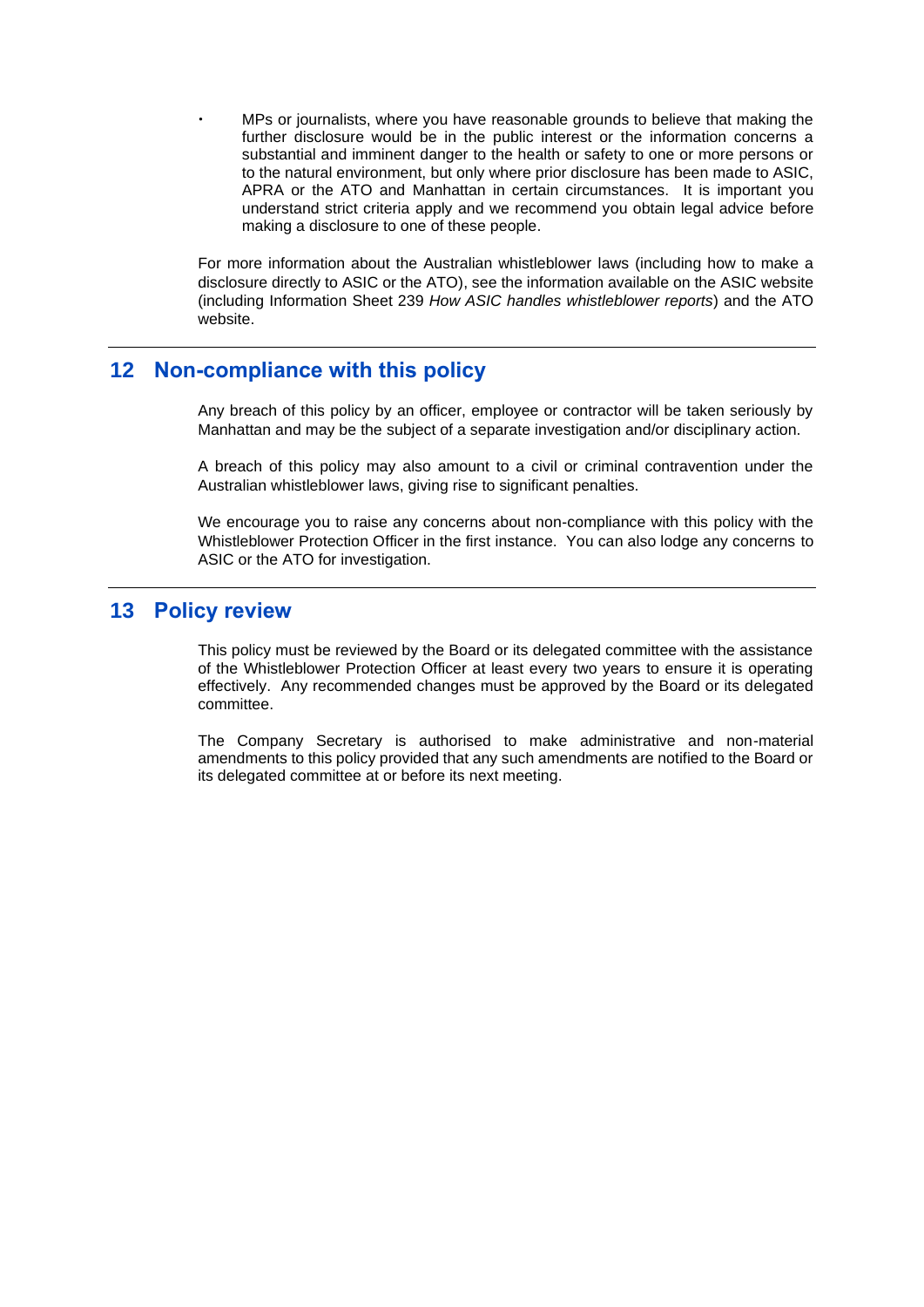# **Optional – Disclosure Form**

The Board of Directors of Manhattan Corporation Limited (ABN 60 123 156 089) and its related companies/subsidiaries (**Manhattan**) is committed to fostering a culture of compliance, ethical behaviour and good corporate governance. Manhattan values teamwork, respect and integrity and wishes to encourage a culture where any officer, employee or contractor does not suffer detriment because of speaking up about potential misconduct concerns. Manhattan appreciates you taking the time to bring matters of concern to our attention; thank you for speaking up.

This form can be used by anyone who is or was a director, other officer, employee, contractor, consultant, supplier, supplier's employee, as well as a parent, grandparent, child, grandchild, sibling, spouse or dependant of any of these individuals.

This form is part of Manhattan's whistleblower program and is intended to assist you make a disclosure by email or post relating to Manhattan, or an officer or employee of Manhattan, under Manhattan's Whistleblower Policy.

Use of this form (including provision of all information requested in it) is optional and it is open to you to make your disclosure in another way, including at Manhattan.

You can provide this form to Manhattan by email, post or by hand via:

| Whistleblower<br><b>Protection Officer</b> | Telephone: 0411 725 923                                   |  |
|--------------------------------------------|-----------------------------------------------------------|--|
|                                            | Email: whistleblowerprotection officer@manhattcorp.com.au |  |
|                                            | By post: PO Box 46 WEST PERTH WA 6872                     |  |
|                                            | By hand: Level 2, 33 Colin Street, WEST PERTH WA 6005     |  |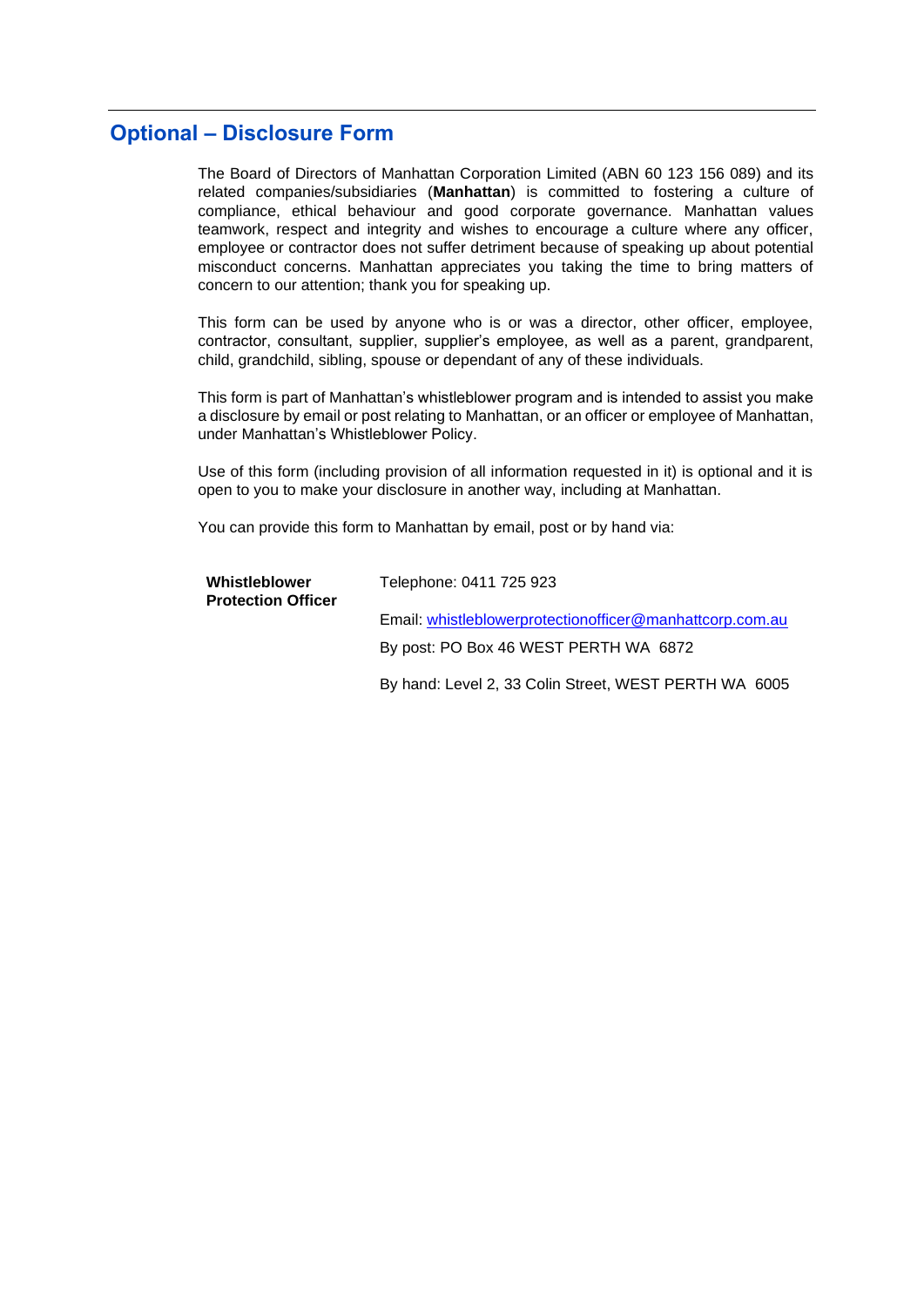| <b>SECTION A: CONSENT</b>                                                                                                          |                                                                                                                                      |                                                                 |  |
|------------------------------------------------------------------------------------------------------------------------------------|--------------------------------------------------------------------------------------------------------------------------------------|-----------------------------------------------------------------|--|
| ⊔                                                                                                                                  | I consent to my identity being shared in relation to this disclosure; OR                                                             |                                                                 |  |
|                                                                                                                                    | I wish for my identity to remain anonymous<br>(If you wish to remain anonymous, you do not need to complete section B and Section C) |                                                                 |  |
|                                                                                                                                    | I consent to being contacted about my disclosure<br>(If so, please complete Section C)                                               |                                                                 |  |
| $\mathbf{L}$                                                                                                                       | I wish to receive updates about my disclosure<br>(If so, please complete Section C)                                                  |                                                                 |  |
|                                                                                                                                    | <b>SECTION B: PERSONAL DETAILS</b>                                                                                                   |                                                                 |  |
| Name:                                                                                                                              |                                                                                                                                      |                                                                 |  |
| Address:                                                                                                                           |                                                                                                                                      |                                                                 |  |
| Department / Team (if applicable):                                                                                                 |                                                                                                                                      |                                                                 |  |
| <b>Role / Position:</b>                                                                                                            |                                                                                                                                      |                                                                 |  |
| <b>SECTION C: CONTACT DETAILS</b>                                                                                                  |                                                                                                                                      |                                                                 |  |
| Preferred telephone no: (this may<br>be a private number; please include<br>country and area code)                                 |                                                                                                                                      |                                                                 |  |
| Preferred email address: (this may<br>be a private email address)                                                                  |                                                                                                                                      |                                                                 |  |
|                                                                                                                                    | Preferred contact method: (phone /<br>email / in person)                                                                             | $\Box$ Phone<br>$\Box$ Email<br>$\Box$ Mail<br>$\Box$ In person |  |
|                                                                                                                                    | Best time to contact you:                                                                                                            |                                                                 |  |
| <b>SECTION D: DISCLOSURE</b><br>All questions are optional - however, the more information that you provide, the easier it will be |                                                                                                                                      |                                                                 |  |

**for us to investigate and address your concerns.**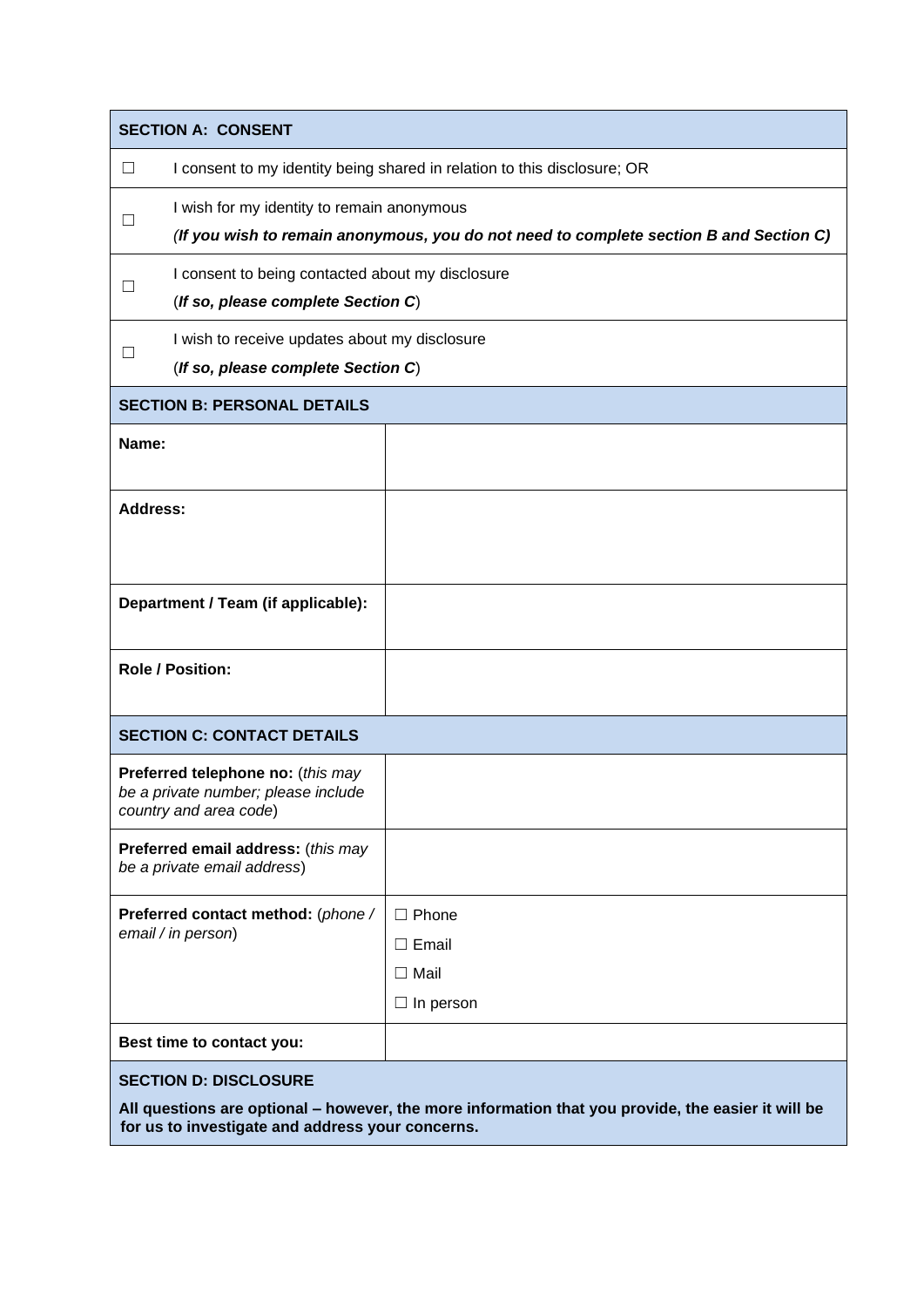| $\mathbf 1$             | A description of your concerns, including:<br>Location                                                                                                            |  |
|-------------------------|-------------------------------------------------------------------------------------------------------------------------------------------------------------------|--|
|                         | Time                                                                                                                                                              |  |
|                         | Persons involved                                                                                                                                                  |  |
|                         | (You are encouraged to include with this<br>disclosure any supporting evidence you<br>may hold - you can use box 7 or a<br>separate page if you run out of space) |  |
|                         |                                                                                                                                                                   |  |
| $\mathbf{2}$            | How did you become aware of the<br>situation?                                                                                                                     |  |
| $\mathbf{3}$            | Who was involved in the conduct,<br>including any names, departments and<br>position?                                                                             |  |
| $\overline{\mathbf{4}}$ | Does anyone else know about the matters<br>you are concerned about?                                                                                               |  |